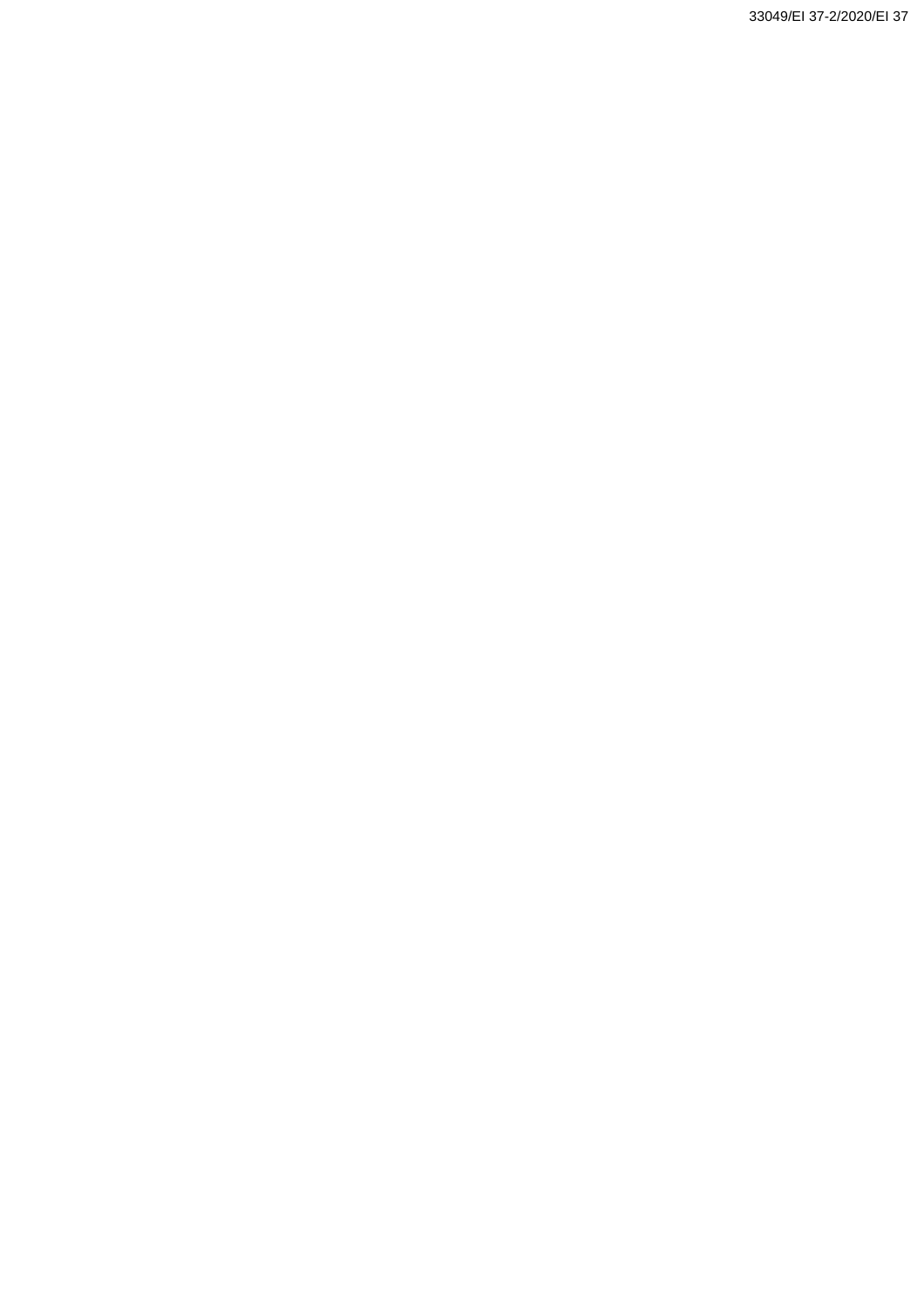

**Result of Third Semester Five Year Integrated Double Degree B.B.A., LL.B(Honours) Supplement CO-OPERATIVE SCHOOL OF LAW THODUPUZHA Five Year Integrated Double Degree BBA LL.B(Honours) SEMESTER PASS 61220(313.00) 61227(317.00) 61910(314.00) 61913(319.00) 61937(342.00)**

**PD Hills**

\_ \_\_ \_\_ \_\_ \_

#### **14.11.2011 Sd/- Controller of Examinations**

 $\mathsf{l}$ 

23/07/2020 Result Of Third Semester Five Year Integrated Double Degree B.B.A., LL.B(Honours) Su <sup>1</sup>

Compiled using the **U-ExPERT** software developed by **Software Development Team** at **CETEX**,Pareeksha Bhavan, Mahatma Gandhi University Kottayam.

 $\overline{a}$ 

- - -

 $-$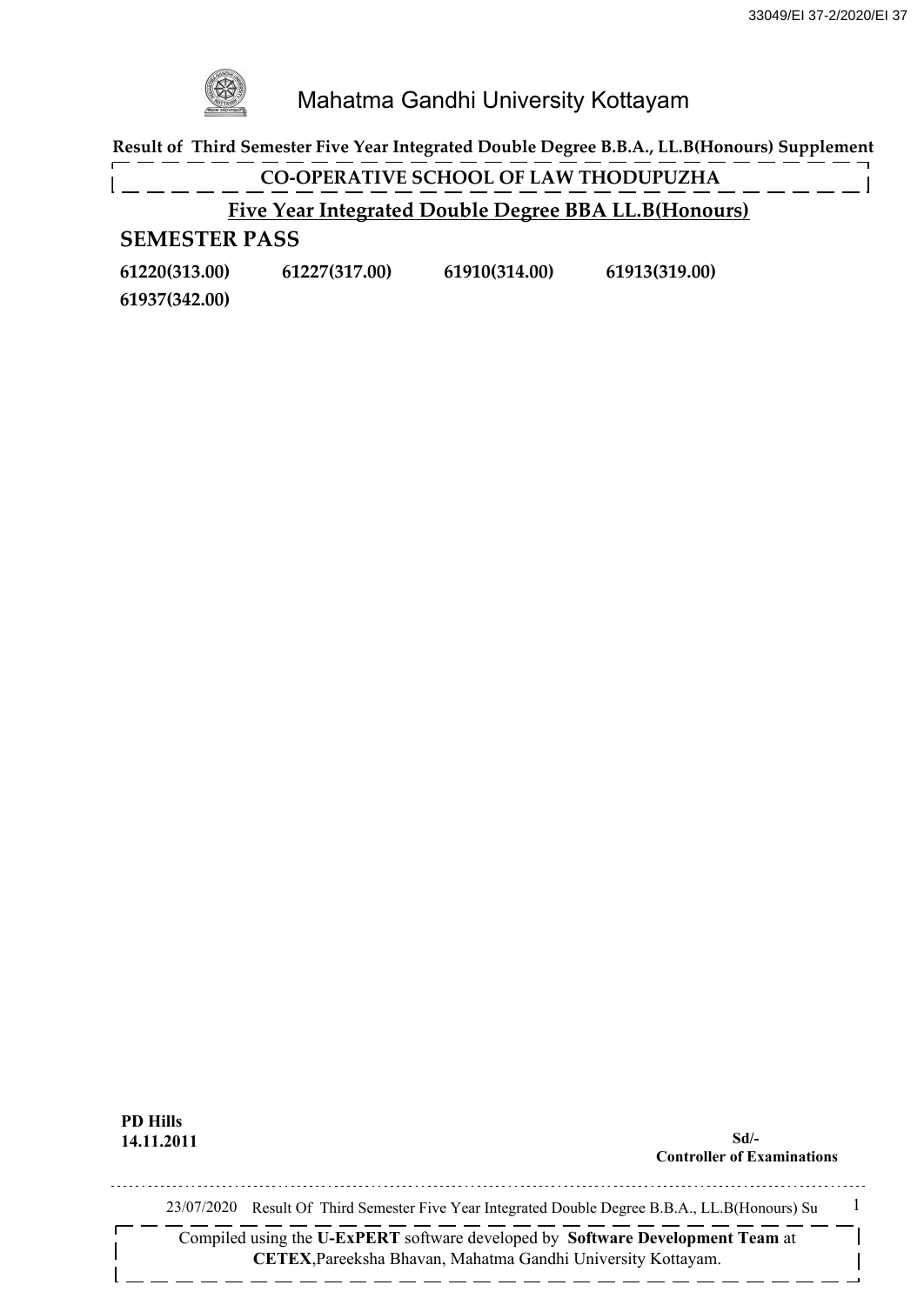

**Result of Third Semester Five Year Integrated Double Degree B.B.A., LL.B(Honours) Supplement**

**PD Hills**

t

#### **14.11.2011 Sd/- Controller of Examinations**

 $\overline{a}$ 

 $\overline{\phantom{a}}$  $\mathsf{l}$ 

- —

23/07/2020 Result Of Third Semester Five Year Integrated Double Degree B.B.A., LL.B(Honours) Su 2

Compiled using the **U-ExPERT** software developed by **Software Development Team** at **CETEX**,Pareeksha Bhavan, Mahatma Gandhi University Kottayam. --------------------------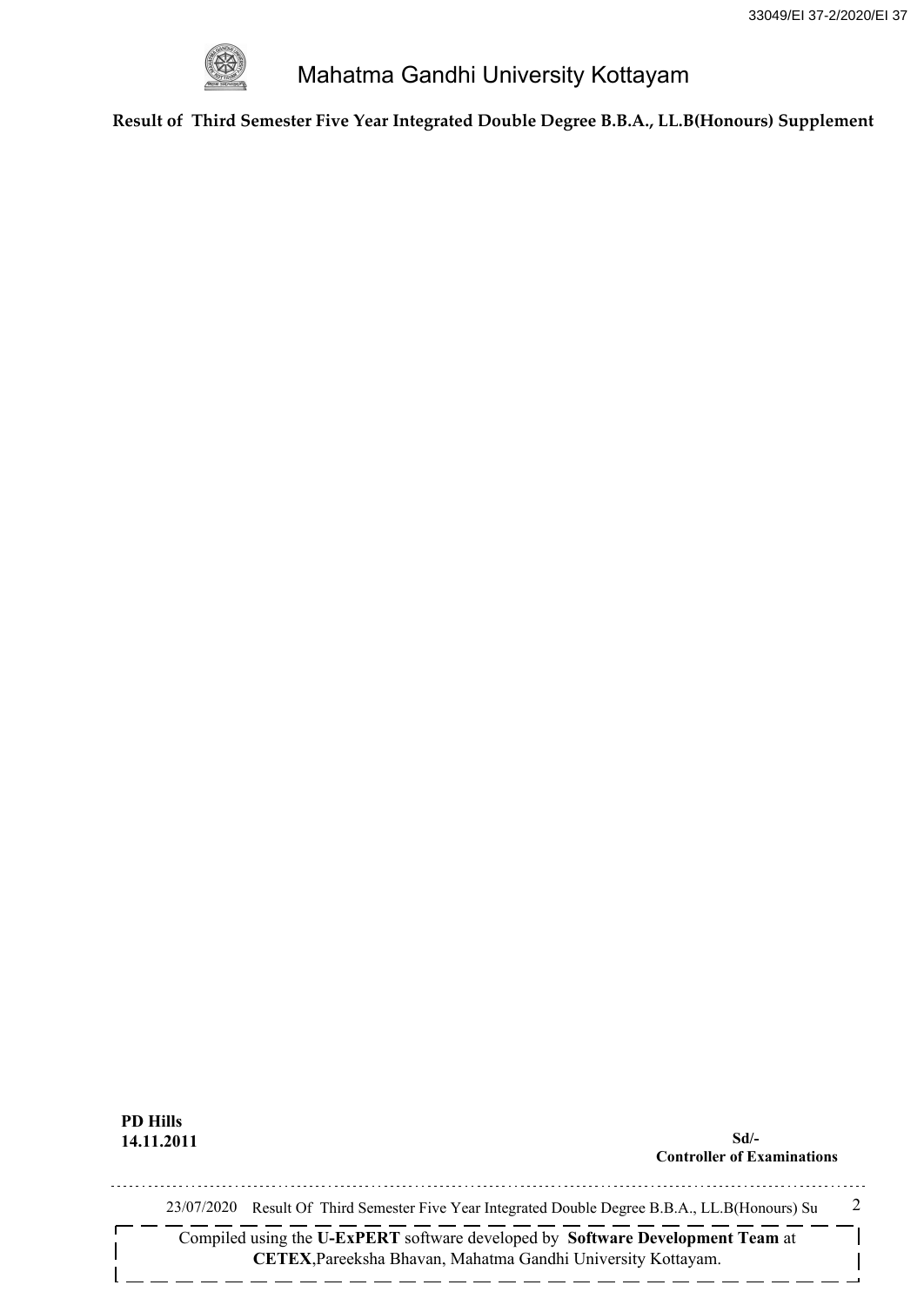

|                      |                    |                                       | Result of Third Semester Five Year Integrated Double Degree B.B.A., LL.B(Honours) Supplementa |  |
|----------------------|--------------------|---------------------------------------|-----------------------------------------------------------------------------------------------|--|
|                      |                    | CO-OPERATIVE SCHOOL OF LAW THODUPUZHA |                                                                                               |  |
|                      |                    | <b>B.B.A L.L.B</b>                    |                                                                                               |  |
| <b>SEMESTER PASS</b> |                    |                                       |                                                                                               |  |
| 62601(339.00)        | 62604(319.00)      | 62617(378.00)                         | 62624(323.00)                                                                                 |  |
| 62648(326.00)        | 80065(386.00)      |                                       |                                                                                               |  |
|                      |                    |                                       |                                                                                               |  |
|                      |                    | CO-OPERATIVE SCHOOL OF LAW THODUPUZHA |                                                                                               |  |
|                      | <b>B.B.A L.L.B</b> |                                       |                                                                                               |  |
| <b>PAPER PASS</b>    |                    |                                       |                                                                                               |  |
| 62627                |                    |                                       |                                                                                               |  |
| <b>OB</b>            |                    |                                       |                                                                                               |  |
| 62637                |                    |                                       |                                                                                               |  |
| OB                   | <b>FLI</b>         |                                       |                                                                                               |  |
| 62644                |                    |                                       |                                                                                               |  |
| <b>FLI</b>           |                    |                                       |                                                                                               |  |
| 80014                |                    |                                       |                                                                                               |  |
| <b>OB</b>            |                    |                                       |                                                                                               |  |
|                      |                    |                                       |                                                                                               |  |

**PD Hills**

t

**14.11.2011 Sd/- Controller of Examinations**

> ٦  $\overline{\phantom{a}}$

\_ \_\_ \_\_

|  |  | 23/07/2020 Result Of Third Semester Five Year Integrated Double Degree B.B.A., LL.B(Honours) Su |  |  |  |  |  |  |  |  |
|--|--|-------------------------------------------------------------------------------------------------|--|--|--|--|--|--|--|--|
|--|--|-------------------------------------------------------------------------------------------------|--|--|--|--|--|--|--|--|

Compiled using the **U-ExPERT** software developed by **Software Development Team** at **CETEX**,Pareeksha Bhavan, Mahatma Gandhi University Kottayam.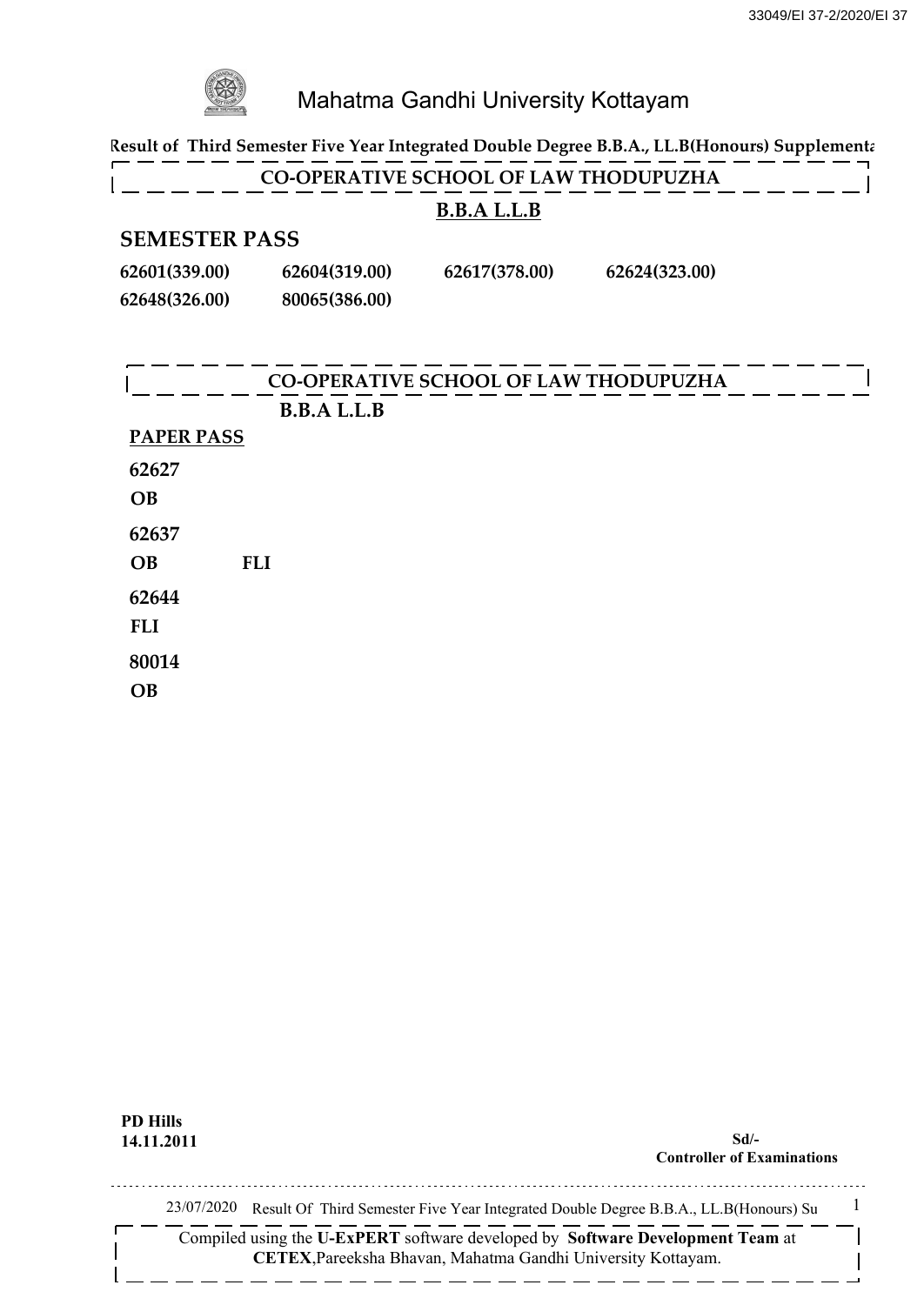

**Result of Third Semester Five Year Integrated Double Degree B.B.A., LL.B(Honours) Supplementa**

| <b>BHARATA MATA SCHOOL OF LEGAL STUDIES ALUVA</b> |               |                    |               |  |  |  |
|---------------------------------------------------|---------------|--------------------|---------------|--|--|--|
|                                                   |               | <b>B.B.A L.L.B</b> |               |  |  |  |
| <b>SEMESTER PASS</b>                              |               |                    |               |  |  |  |
| 62510(352.00)                                     | 62517(318.00) | 62522(355.00)      | 62526(314.00) |  |  |  |
| 62528(320.00)                                     | 62532(336.00) | 62536(337.00)      | 62542(348.00) |  |  |  |
| 62549(342.00)                                     | 62551(318.00) | 62636(317.00)      | 80101(349.00) |  |  |  |
| 80111(383.00)                                     | 80123(355.00) | 80127(373.00)      | 80133(370.00) |  |  |  |
| 80142(370.00)                                     | 80161(335.00) | 80165(331.00)      |               |  |  |  |

**PD Hills**

- - - - - - - -

\_ \_ \_

l

#### **14.11.2011 Sd/- Controller of Examinations**

...

23/07/2020 Result Of Third Semester Five Year Integrated Double Degree B.B.A., LL.B(Honours) Su 2

Compiled using the **U-ExPERT** software developed by **Software Development Team** at **CETEX**,Pareeksha Bhavan, Mahatma Gandhi University Kottayam. - -- -- -- -- -- -

 $\overline{\phantom{a}}$ 

 $\mathsf{l}$ 

ىپ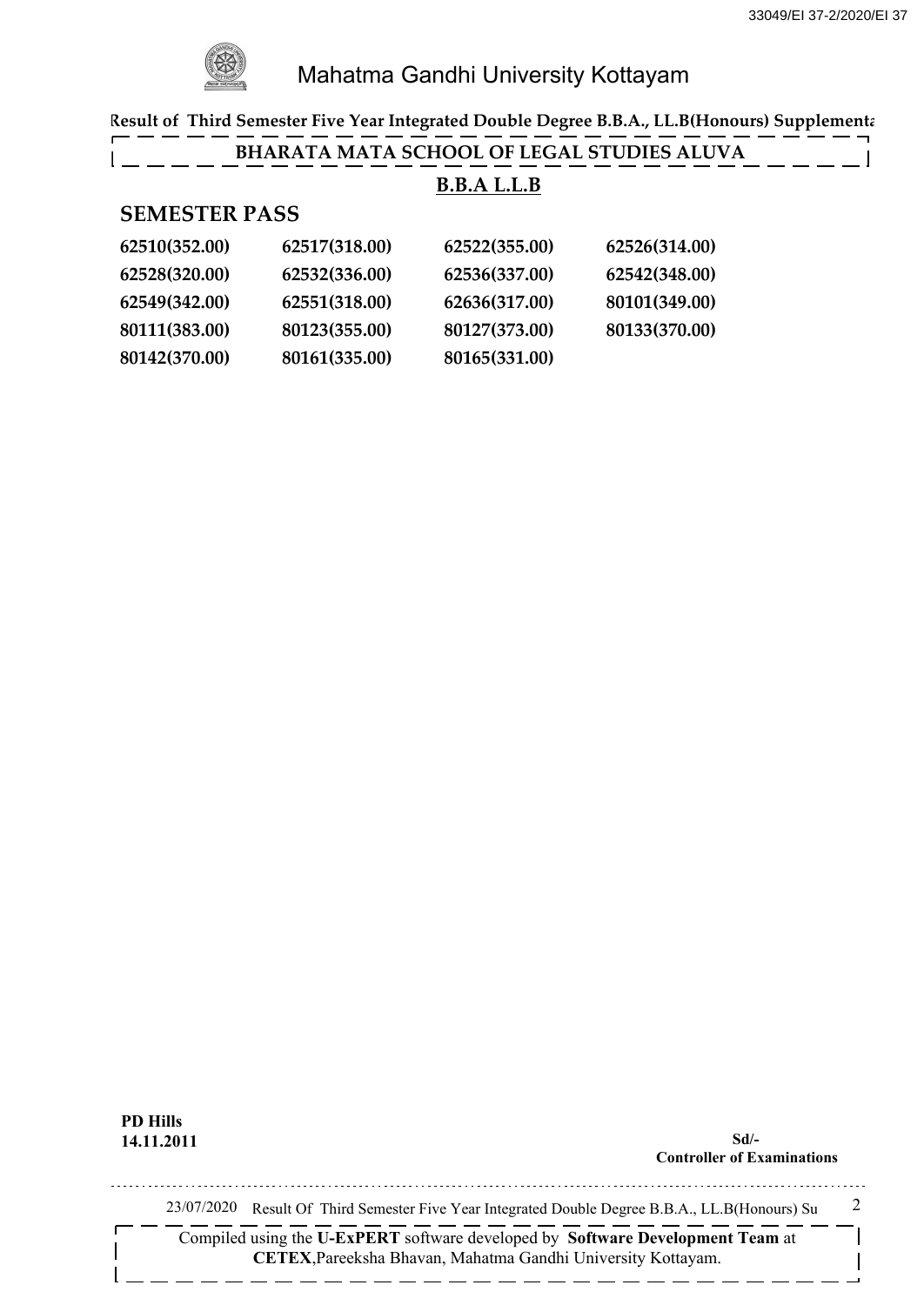

J.

# Mahatma Gandhi University Kottayam

**Result of Third Semester Five Year Integrated Double Degree B.B.A., LL.B(Honours) Supplementa**

|                   |                    |            | BHARATA MATA SCHOOL OF LEGAL STUDIES ALUVA |
|-------------------|--------------------|------------|--------------------------------------------|
|                   | <b>B.B.A L.L.B</b> |            |                                            |
| <b>PAPER PASS</b> |                    |            |                                            |
| 62506             |                    |            |                                            |
| <b>HCM</b>        | FA                 |            |                                            |
| 62519             |                    |            |                                            |
| <b>HCM</b>        |                    |            |                                            |
| 62543             |                    |            |                                            |
| FA                | LCr                | <b>FLI</b> | LCon                                       |
| 62554             |                    |            |                                            |
| LCr               |                    |            |                                            |
| 62616             |                    |            |                                            |
| <b>HCM</b>        |                    |            |                                            |
| 62649             |                    |            |                                            |
| <b>OB</b>         |                    |            |                                            |
| 80107             |                    |            |                                            |
| <b>HCM</b>        |                    |            |                                            |
| 80108             |                    |            |                                            |
| <b>FLI</b>        | LCon               |            |                                            |
| 80112             |                    |            |                                            |
| LCon              |                    |            |                                            |
| 80117             |                    |            |                                            |
| <b>FLI</b>        |                    |            |                                            |
| 80135             |                    |            |                                            |
| $\rm HCM$         |                    |            |                                            |
| 80156             |                    |            |                                            |
| LCr               |                    |            |                                            |

| <b>PD Hills</b><br>14.11.2011 | $Sd$ /-<br><b>Controller of Examinations</b>                                                                                                   |               |
|-------------------------------|------------------------------------------------------------------------------------------------------------------------------------------------|---------------|
|                               | 23/07/2020 Result Of Third Semester Five Year Integrated Double Degree B.B.A., LL.B(Honours) Su                                                | $\mathcal{R}$ |
|                               | Compiled using the U-ExPERT software developed by Software Development Team at<br>CETEX, Pareeksha Bhavan, Mahatma Gandhi University Kottayam. |               |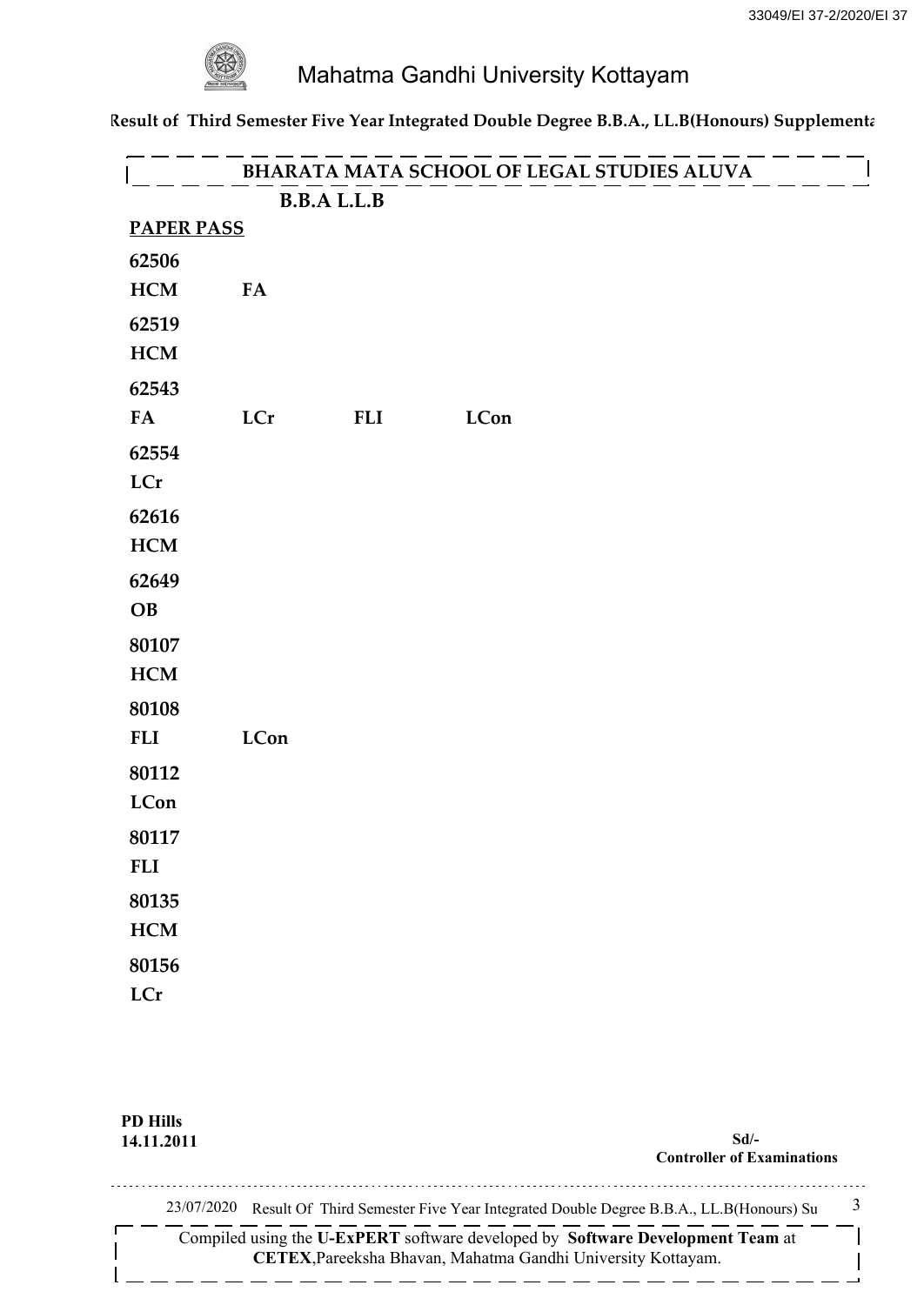

**Result of Third Semester Five Year Integrated Double Degree B.B.A., LL.B(Honours) Supplementa**

| <b>SREE NARAYANA LAW COLLEGE POOTHOTTA</b> |               |                    |               |  |  |  |  |
|--------------------------------------------|---------------|--------------------|---------------|--|--|--|--|
|                                            |               | <b>B.B.A L.L.B</b> |               |  |  |  |  |
| <b>SEMESTER PASS</b>                       |               |                    |               |  |  |  |  |
| 62706(327.00)                              | 62718(344.00) | 62720(349.00)      | 62729(367.00) |  |  |  |  |
| 80201(343.00)                              | 80206(360.00) | 80207(346.00)      | 80216(387.00) |  |  |  |  |
| 80224(370.00)                              | 80227(369.00) | 80231(351.00)      | 80232(378.00) |  |  |  |  |

**PD Hills**

- - - - - - - -

- - -

t

#### **14.11.2011 Sd/- Controller of Examinations**

 $\overline{\phantom{a}}$  $\mathsf{l}$ 

ىپ

 $\overline{\phantom{a}}$ 

23/07/2020 Result Of Third Semester Five Year Integrated Double Degree B.B.A., LL.B(Honours) Su 4

Compiled using the **U-ExPERT** software developed by **Software Development Team** at **CETEX**,Pareeksha Bhavan, Mahatma Gandhi University Kottayam. - -- -- -- -- -- -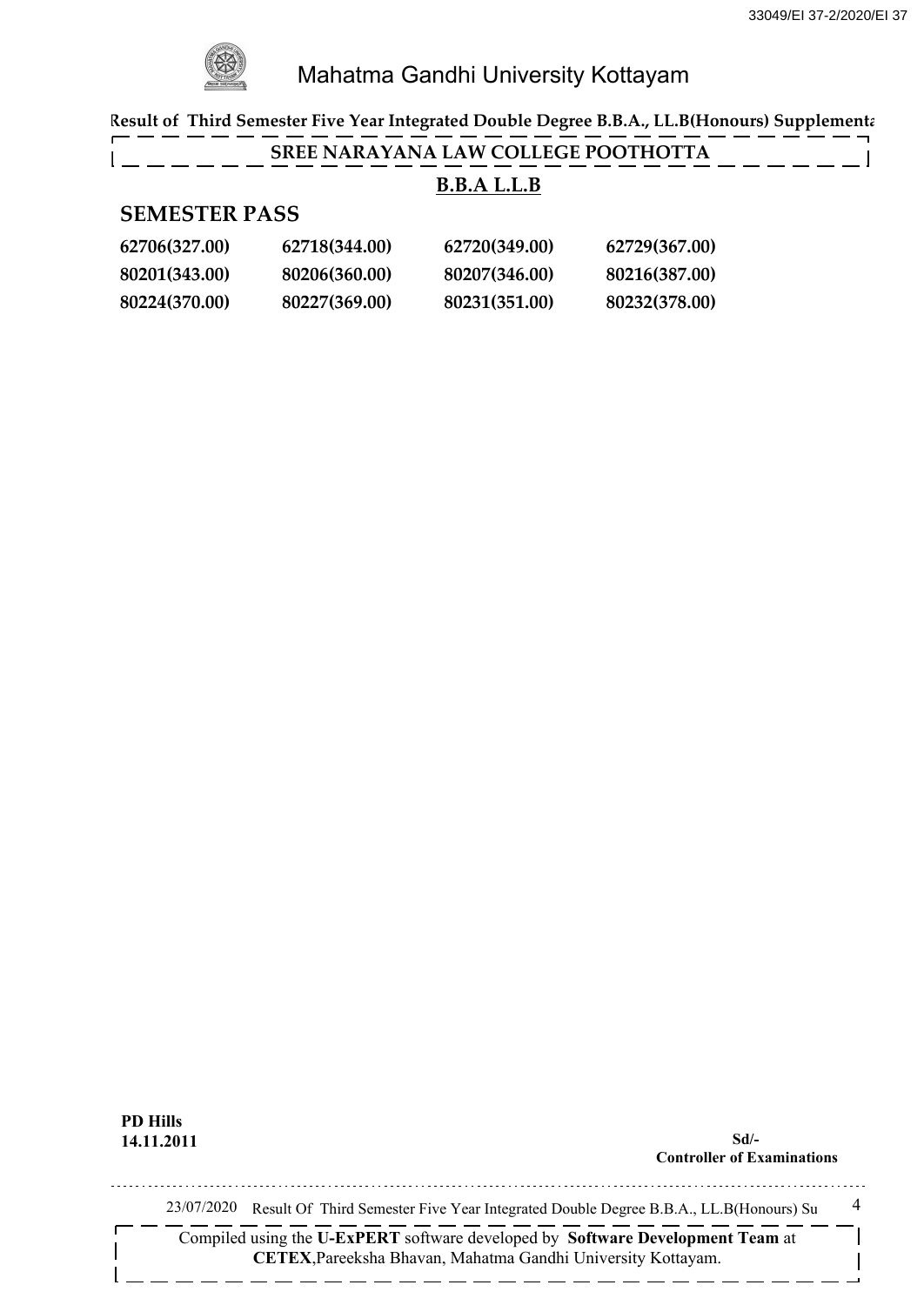

 $\mathsf{I}$ 

# Mahatma Gandhi University Kottayam

**Result of Third Semester Five Year Integrated Double Degree B.B.A., LL.B(Honours) Supplementa**

|                   |            | SREE NARAYANA LAW COLLEGE POOTHOTTA |                                                                                                                                                                                   |
|-------------------|------------|-------------------------------------|-----------------------------------------------------------------------------------------------------------------------------------------------------------------------------------|
| <b>PAPER PASS</b> |            | <b>B.B.A L.L.B</b>                  |                                                                                                                                                                                   |
| 62705             |            |                                     |                                                                                                                                                                                   |
| <b>HCM</b>        |            |                                     | 61923 - RAL                                                                                                                                                                       |
| 62710             |            |                                     |                                                                                                                                                                                   |
| <b>HCM</b>        |            |                                     |                                                                                                                                                                                   |
| 62713             |            |                                     |                                                                                                                                                                                   |
| <b>HCM</b>        |            |                                     |                                                                                                                                                                                   |
| 62722             |            |                                     |                                                                                                                                                                                   |
| <b>HCM</b>        |            |                                     |                                                                                                                                                                                   |
| 62728             |            |                                     |                                                                                                                                                                                   |
| <b>HCM</b>        | <b>LCr</b> | <b>FLI</b>                          |                                                                                                                                                                                   |
| 80208             |            |                                     |                                                                                                                                                                                   |
| <b>OB</b>         |            |                                     |                                                                                                                                                                                   |
| 80210             |            |                                     |                                                                                                                                                                                   |
| <b>HCM</b>        |            |                                     |                                                                                                                                                                                   |
| 80221             |            |                                     |                                                                                                                                                                                   |
| <b>HCM</b>        |            |                                     |                                                                                                                                                                                   |
| 80225             |            |                                     |                                                                                                                                                                                   |
| <b>FLI</b>        |            |                                     |                                                                                                                                                                                   |
| 80228             |            |                                     |                                                                                                                                                                                   |
| <b>LCr</b>        |            |                                     |                                                                                                                                                                                   |
| 80236             |            |                                     |                                                                                                                                                                                   |
| <b>HCM</b>        | LCr        |                                     |                                                                                                                                                                                   |
| 80240             |            |                                     |                                                                                                                                                                                   |
| <b>LCr</b>        |            |                                     |                                                                                                                                                                                   |
| 80259             |            |                                     |                                                                                                                                                                                   |
| <b>HCM</b>        |            |                                     |                                                                                                                                                                                   |
| <b>PD Hills</b>   |            |                                     |                                                                                                                                                                                   |
| 14.11.2011        |            |                                     | $Sd$ /-<br><b>Controller of Examinations</b>                                                                                                                                      |
|                   |            |                                     |                                                                                                                                                                                   |
|                   |            |                                     | 23/07/2020 Result Of Third Semester Five Year Integrated Double Degree B.B.A., LL.B(Honours) Su<br>Compiled using the U-ExPERT software developed by Software Development Team at |

-----------------

 $-$ 

- -

 $-$ — —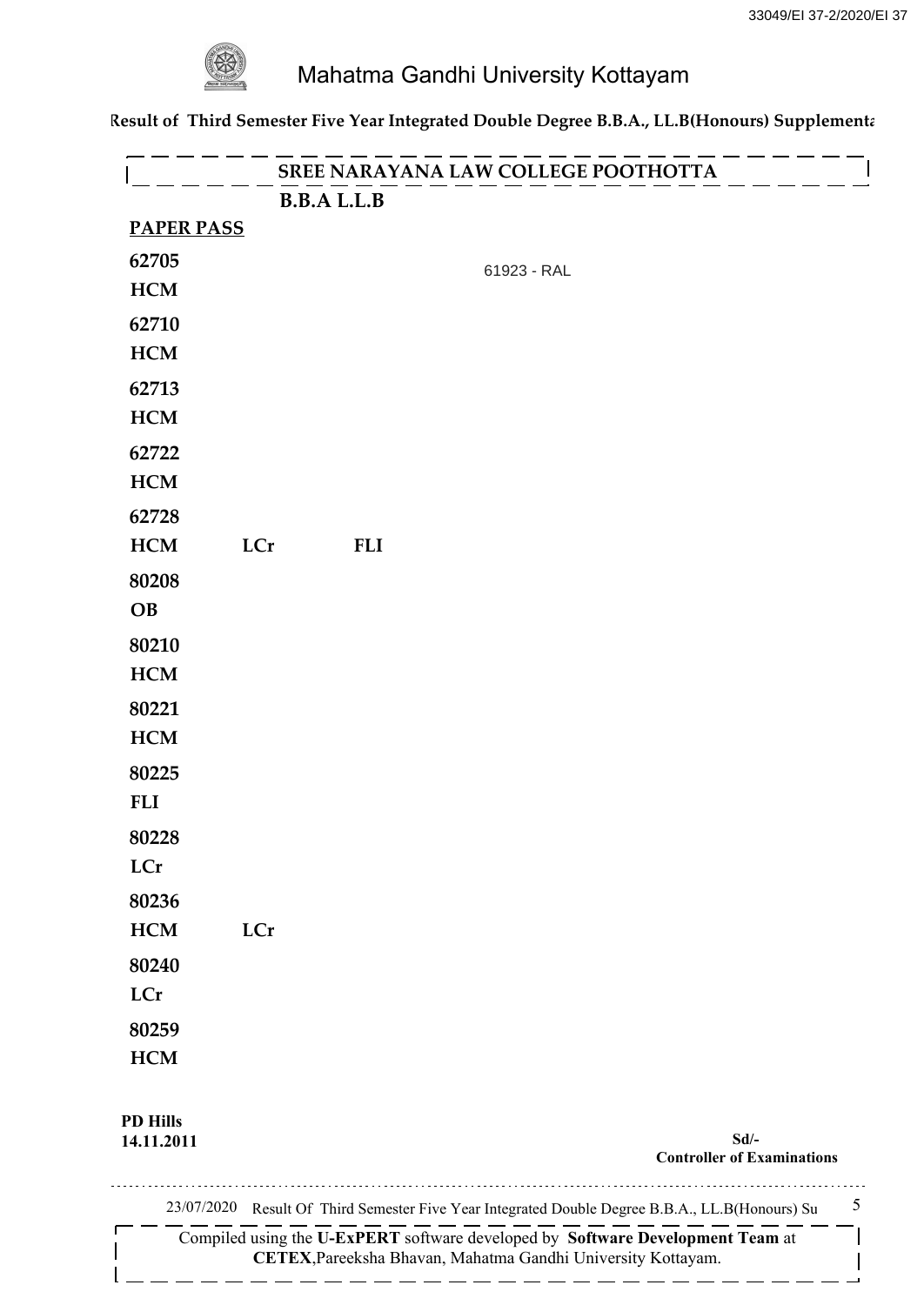

**Result of Third Semester Five Year Integrated Double Degree B.B.A., LL.B(Honours) Supplementa**

**PD Hills**

l

#### **14.11.2011 Sd/- Controller of Examinations**

 $\overline{\phantom{a}}$  $\mathsf{l}$ 

 $\overline{\phantom{0}}$ 

. . .

23/07/2020 Result Of Third Semester Five Year Integrated Double Degree B.B.A., LL.B(Honours) Su 6

Compiled using the **U-ExPERT** software developed by **Software Development Team** at **CETEX**,Pareeksha Bhavan, Mahatma Gandhi University Kottayam.

- - - - - - - - -

- -- -- -- -- -- -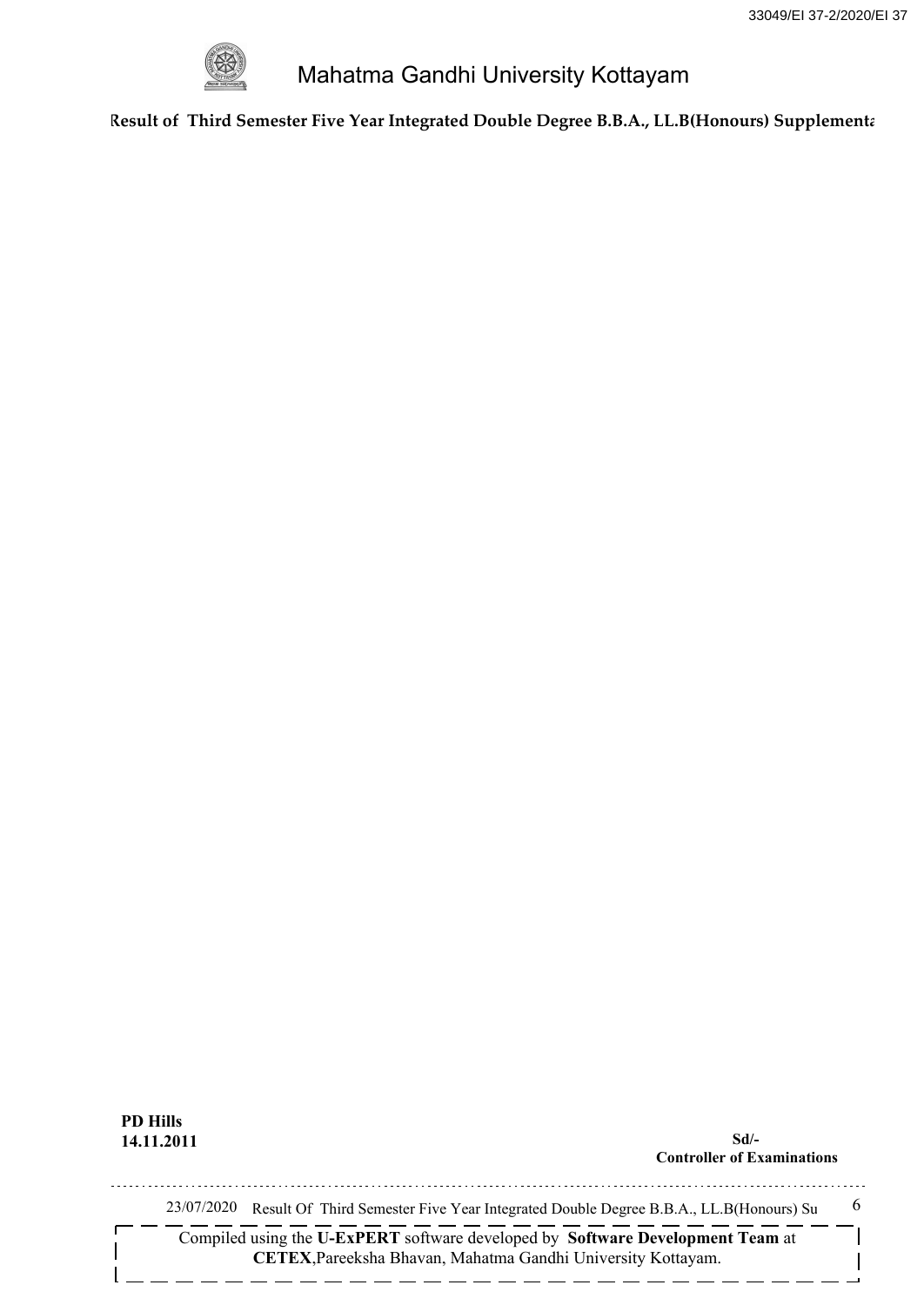**Result of Third Semester Five Year Integrated Double Degree B.B.A., LL.B(Honours) Examination November** 

```
2019
```
### **CO-OPERATIVE SCHOOL OF LAW THODUPUZHA**

**B.B.A L.L.B**

### **COURSE RESULT**

**Nil**

| 75103(340.00) | 75106(321.00) | 75112(326.00) | 75113(372.00) | 75114(360.00) |
|---------------|---------------|---------------|---------------|---------------|
| 75116(342.00) | 75119(322.00) | 75121(335.00) | 75122(413.00) | 75125(323.00) |
| 75126(339.00) | 75127(352.00) | 75128(397.00) | 75129(400.00) | 75130(352.00) |
| 75131(415.00) | 75132(433.00) | 75133(321.00) | 75134(460.00) | 75135(352.00) |
| 75136(394.00) | 75138(344.00) | 75139(361.00) | 75140(439.00) | 75142(352.00) |
| 75143(425.00) | 75144(338.00) | 75145(349.00) | 75146(377.00) | 75148(342.00) |
| 75150(384.00) | 75151(401.00) | 75153(409.00) | 75156(397.00) | 75157(373.00) |
| 75159(415.00) | 75160(431.00) | 75161(380.00) | 75163(362.00) | 75166(387.00) |
| 75167(379.00) | 75168(428.00) | 75169(379.00) |               |               |

 **Semester Pass**

**Sd/- Controller of Examinations** 

Result Of Third Semester Five Year Integrated Double Degree B.B.A., LL.B(Honours) Ex 1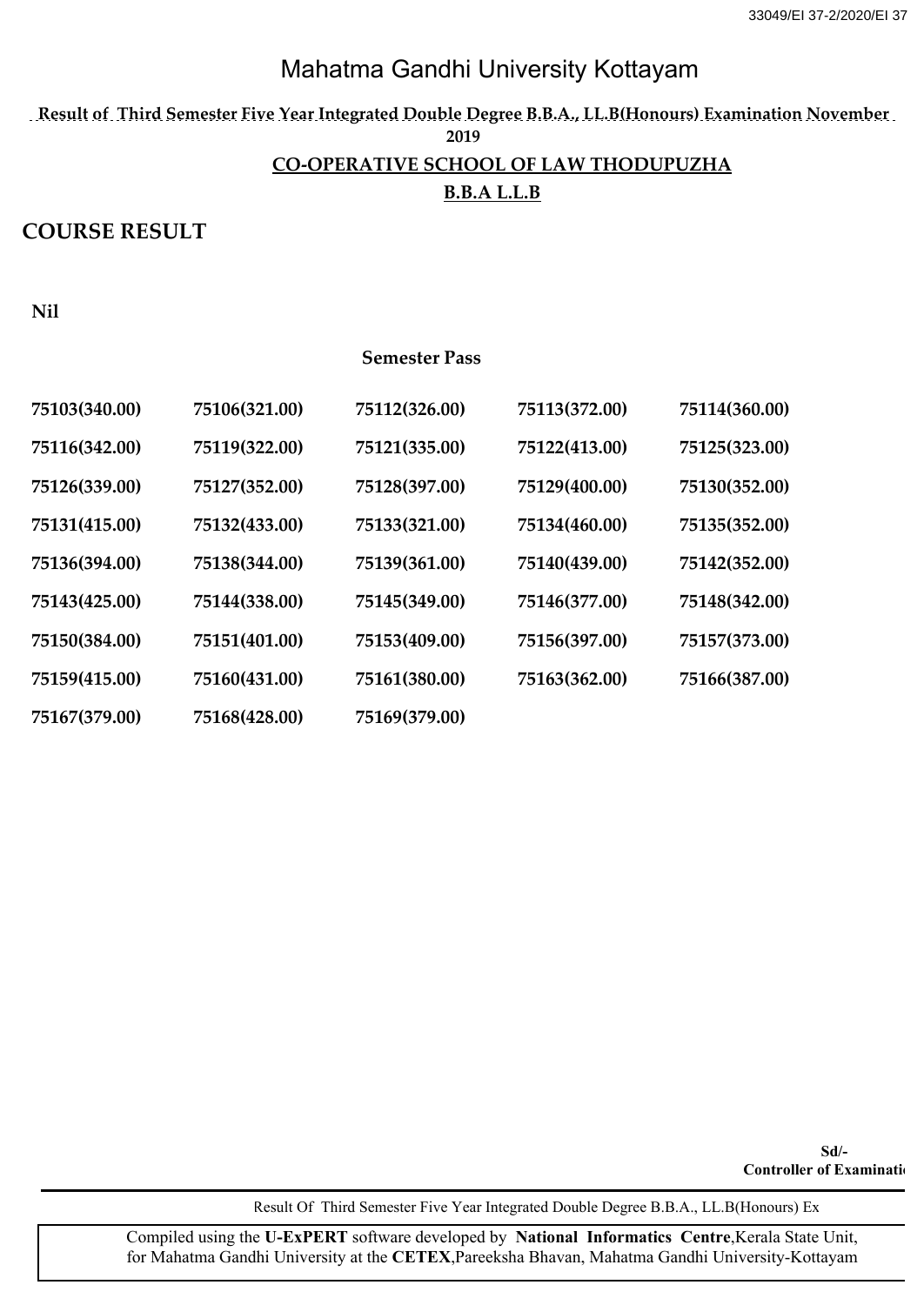|                     |            |             |             | 2019                                  |  |
|---------------------|------------|-------------|-------------|---------------------------------------|--|
|                     |            |             |             | CO-OPERATIVE SCHOOL OF LAW THODUPUZHA |  |
| <b>PAPER PASS</b>   |            |             |             |                                       |  |
| 75101<br><b>HCM</b> | <b>FLI</b> | <b>LCon</b> |             |                                       |  |
| 75102<br><b>FLI</b> |            |             |             |                                       |  |
| 75105<br><b>HCM</b> | LCon       |             |             |                                       |  |
| 75111<br><b>HCM</b> | <b>OB</b>  | <b>FLI</b>  | LCon        |                                       |  |
| 75115<br><b>HCM</b> | <b>OB</b>  | FA          | <b>LCon</b> |                                       |  |
| 75120<br>OB         | LCr        |             |             |                                       |  |
| 75124<br><b>HCM</b> | OB         | LCr         | <b>FLI</b>  | <b>LCon</b>                           |  |
| 75137<br>HCM        | <b>OB</b>  | LCr         | <b>FLI</b>  | <b>LCon</b>                           |  |
| 75141<br>OB         | FA         | <b>FLI</b>  |             |                                       |  |
| 75147<br>$\rm HCM$  | OB         | LCr         | <b>FLI</b>  |                                       |  |
| 75149<br>$\rm HCM$  | OB         | ${\bf FA}$  | LCr         | <b>FLI</b>                            |  |
| 75152<br>FA         | <b>FLI</b> |             |             |                                       |  |
| 75154               |            |             |             |                                       |  |

**Sd/- Controller of Examinations** 

Result Of Third Semester Five Year Integrated Double Degree B.B.A., LL.B(Honours) Ex 2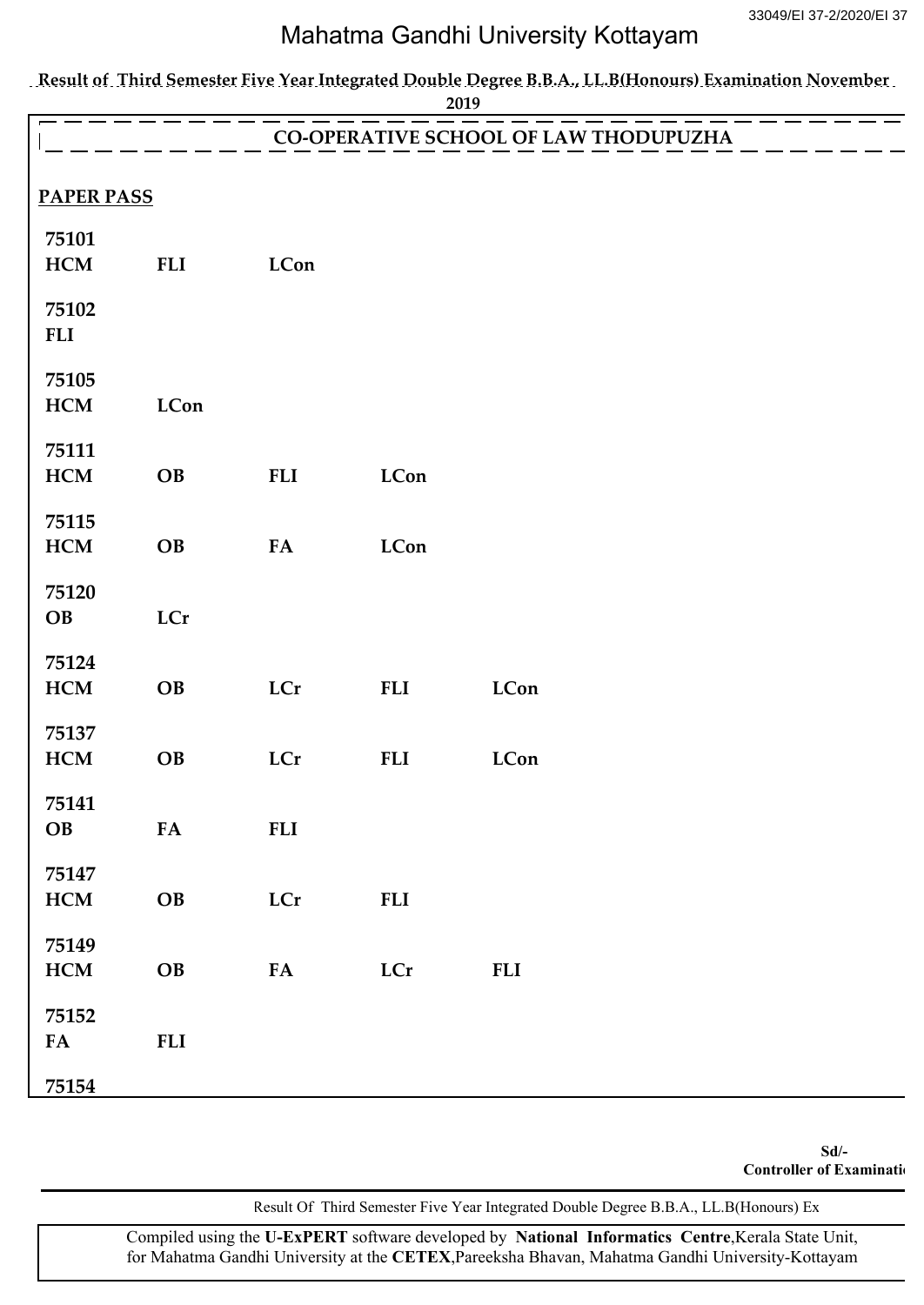**Result of Third Semester Five Year Integrated Double Degree B.B.A., LL.B(Honours) Examination November** 

|                     | 2019      |     |            |             |  |  |  |
|---------------------|-----------|-----|------------|-------------|--|--|--|
| <b>HCM</b>          | <b>OB</b> |     |            |             |  |  |  |
| 75155<br><b>HCM</b> | <b>OB</b> | FA  | <b>FLI</b> | <b>LCon</b> |  |  |  |
| 75162<br><b>HCM</b> | <b>OB</b> | LCr | LCon       |             |  |  |  |
| 75164<br><b>HCM</b> | <b>OB</b> |     |            |             |  |  |  |

**Sd/- Controller of Examinations** 

Result Of Third Semester Five Year Integrated Double Degree B.B.A., LL.B(Honours) Ex 3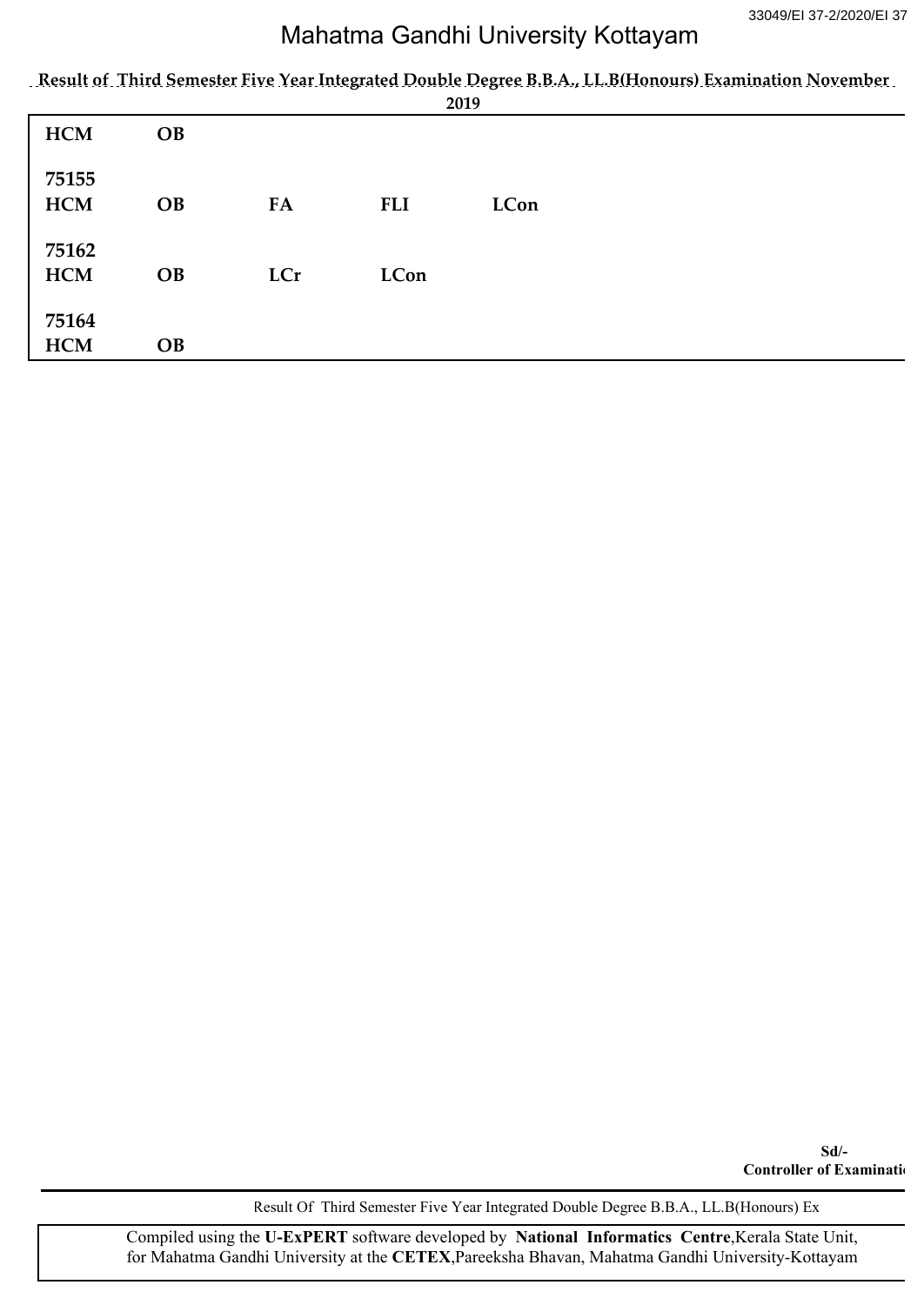**Result of Third Semester Five Year Integrated Double Degree B.B.A., LL.B(Honours) Examination November** 

### **BHARATA MATA SCHOOL OF LEGAL STUDIES ALUVA B.B.A L.L.B**

### **COURSE RESULT**

**Nil**

| 75206(334.00) | 75208(336.00) | 75210(367.00) | 75211(433.00) | 75213(409.00) |
|---------------|---------------|---------------|---------------|---------------|
| 75215(364.00) | 75216(352.00) | 75217(343.00) | 75218(339.00) | 75219(346.00) |
| 75221(410.00) | 75225(383.00) | 75227(386.00) | 75228(366.00) | 75233(342.00) |
| 75235(360.00) | 75236(321.00) | 75238(383.00) | 75239(392.00) | 75247(378.00) |
| 75248(395.00) | 75250(375.00) | 75252(368.00) | 75255(375.00) | 75256(335.00) |
| 75261(346.00) | 75263(330.00) | 75264(395.00) | 75266(381.00) | 75268(331.00) |
| 75269(398.00) | 75271(420.00) | 75272(417.00) | 75273(372.00) | 75274(359.00) |
| 75276(393.00) | 75278(390.00) | 75279(391.00) | 75280(356.00) | 75281(351.00) |
| 75282(401.00) | 75283(364.00) | 75284(333.00) | 75285(325.00) | 75286(428.00) |
| 75289(368.00) | 75290(363.00) | 75291(360.00) | 75292(409.00) | 75293(352.00) |
| 75295(347.00) | 75299(370.00) | 75300(360.00) | 75301(377.00) | 75303(337.00) |
| 75304(379.00) | 75307(374.00) | 75308(404.00) | 75310(354.00) | 75311(354.00) |
| 75312(408.00) | 75314(331.00) |               |               |               |

 **Semester Pass**

**Sd/- Controller of Examinations** 

Result Of Third Semester Five Year Integrated Double Degree B.B.A., LL.B(Honours) Ex 4

**<sup>2019</sup>**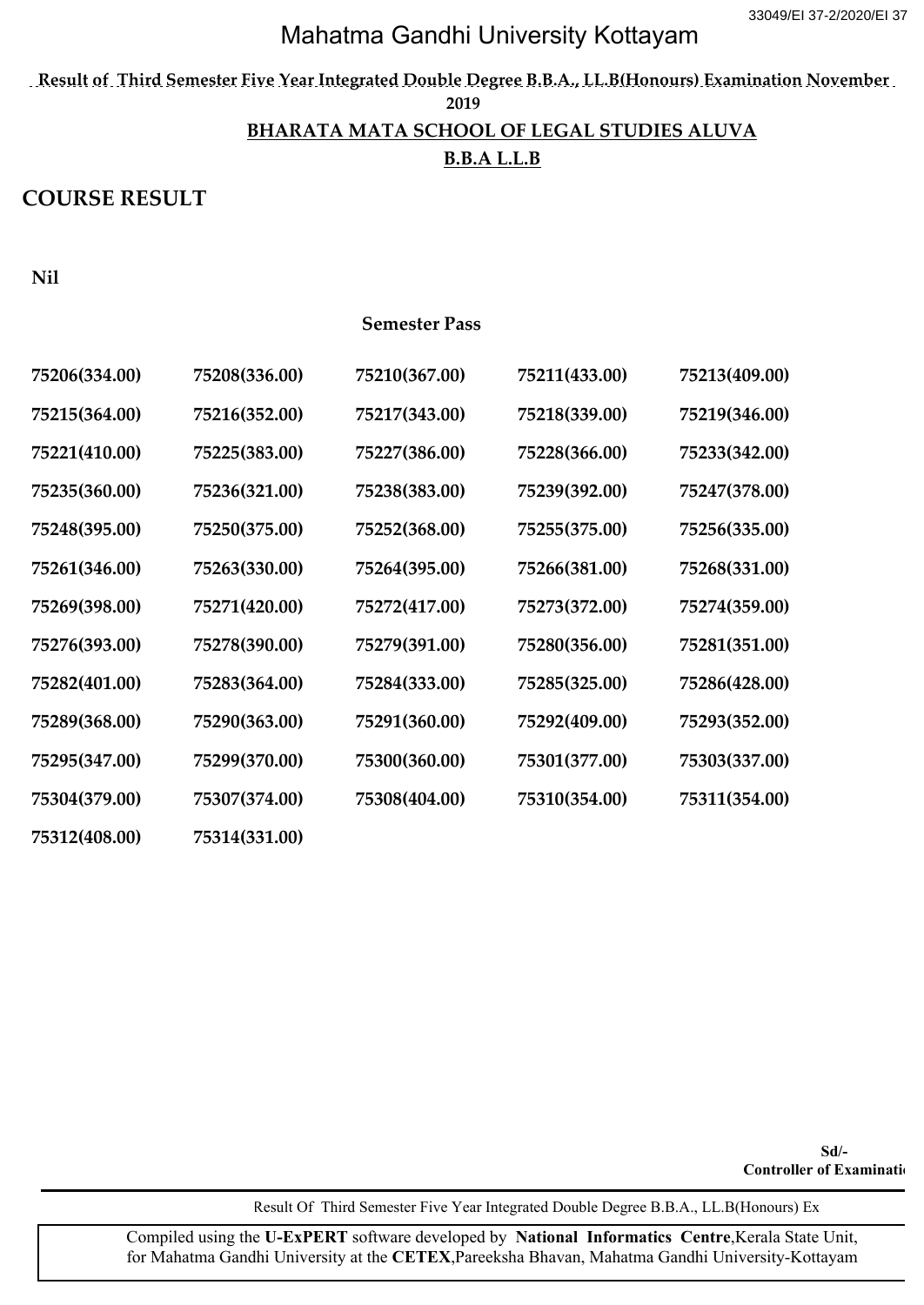|                     |             |            |            | 2019                                       |
|---------------------|-------------|------------|------------|--------------------------------------------|
|                     |             |            |            | BHARATA MATA SCHOOL OF LEGAL STUDIES ALUVA |
| <b>PAPER PASS</b>   |             |            |            |                                            |
| 75201<br><b>HCM</b> | <b>FLI</b>  |            |            |                                            |
| 75203<br>HCM        |             |            |            |                                            |
| 75205<br>HCM        | <b>OB</b>   | FA         | <b>FLI</b> | LCon                                       |
| 75209<br>HCM        | LCon        |            |            |                                            |
| 75214<br>HCM        | ${\bf FA}$  | LCr        | LCon       |                                            |
| 75223<br><b>OB</b>  | LCr         | LCon       |            |                                            |
| 75224<br>HCM        | OB          | <b>FLI</b> | LCon       |                                            |
| 75226<br>HCM        | <b>OB</b>   | LCr        |            |                                            |
| 75229<br>$\rm HCM$  | LCr         |            |            |                                            |
| 75230<br>$\rm HCM$  | OB          | ${\bf FA}$ | LCr        | <b>FLI</b>                                 |
| 75232<br>LCr        | ${\bf FLI}$ |            |            |                                            |
| 75234<br>OB         |             |            |            |                                            |
| 75237               |             |            |            |                                            |

**Result of Third Semester Five Year Integrated Double Degree B.B.A., LL.B(Honours) Examination November** 

**Sd/- Controller of Examinations** 

Result Of Third Semester Five Year Integrated Double Degree B.B.A., LL.B(Honours) Ex 5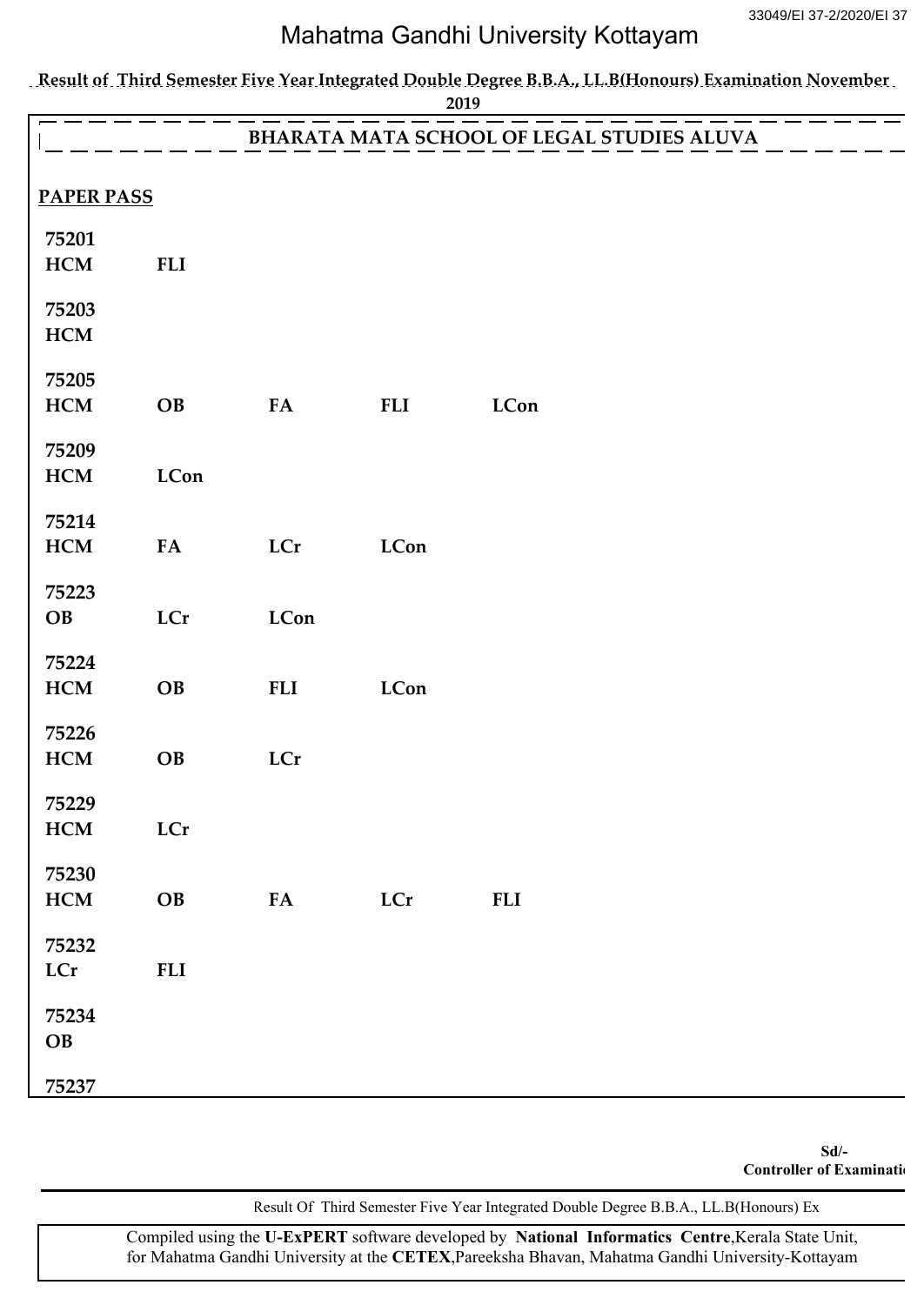|                    |                        |            | 2019       |
|--------------------|------------------------|------------|------------|
| <b>HCM</b>         | $\overline{\text{OB}}$ |            |            |
| 75240<br>$\rm HCM$ |                        |            |            |
| 75242<br>$\rm HCM$ | OB                     | LCr        | <b>FLI</b> |
| 75243<br>OB        |                        |            |            |
| 75245<br>$\rm HCM$ |                        |            |            |
| 75246<br>$\rm HCM$ |                        |            |            |
| 75251<br>$\rm HCM$ | OB                     | FA         | LCon       |
| 75254<br>$\rm HCM$ | OB                     |            |            |
| 75257<br>$\rm HCM$ | $\overline{\text{OB}}$ | ${\bf FA}$ |            |
| 75258<br>$\rm HCM$ | OB                     |            |            |
| 75259<br>$\rm HCM$ | $\overline{\text{OB}}$ | LCr        |            |
| 75260<br>$\rm HCM$ | $FA$                   | LCr        |            |
| 75262<br>$\rm HCM$ |                        |            |            |
| 75265<br>$\rm HCM$ | $\mathbf{OB}$          |            |            |
| 75267              |                        |            |            |
|                    |                        |            |            |

**Result of Third Semester Five Year Integrated Double Degree B.B.A., LL.B(Honours) Examination November** 

**Sd/- Controller of Examinations** 

Result Of Third Semester Five Year Integrated Double Degree B.B.A., LL.B(Honours) Ex 6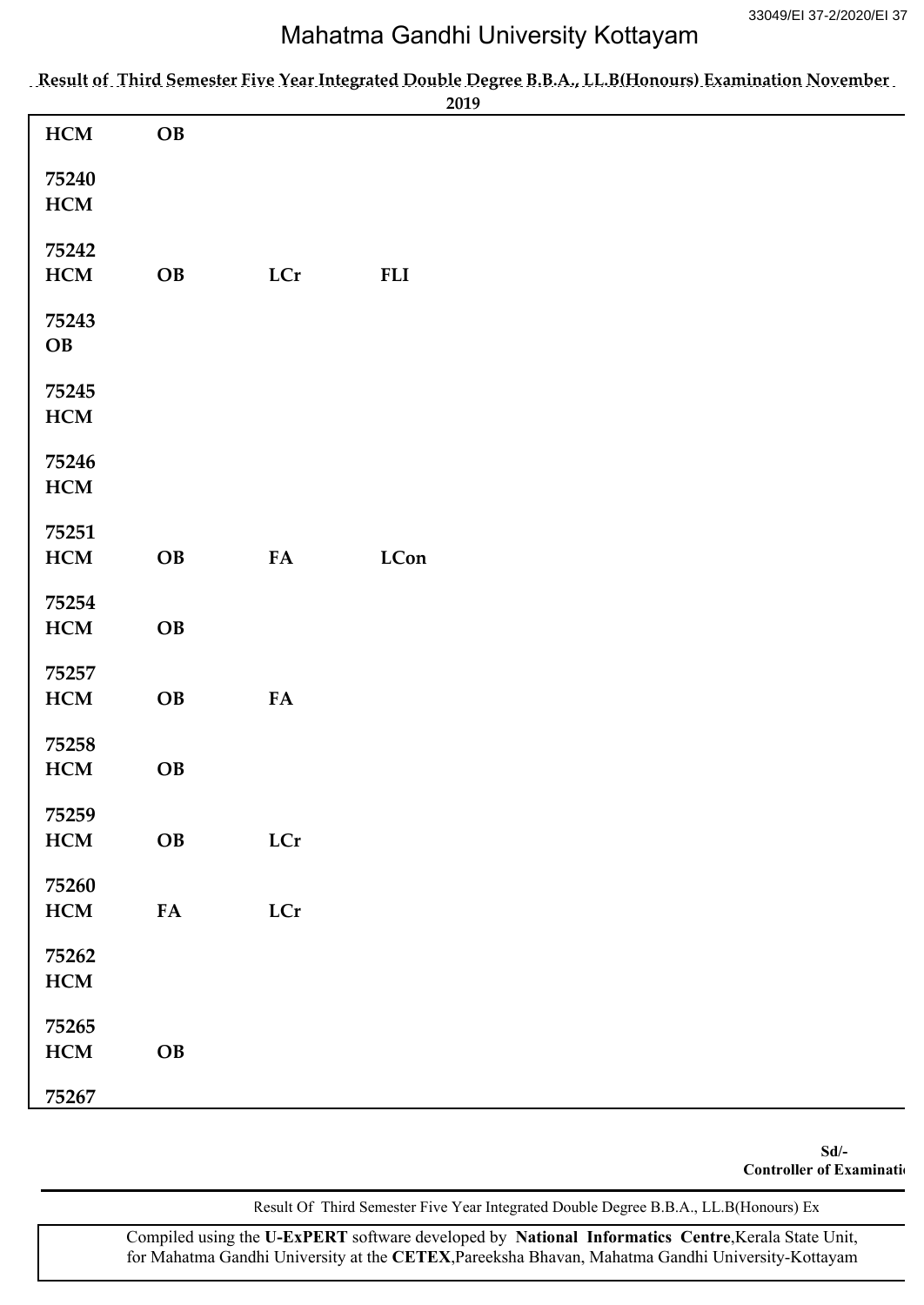|                         |           |     | 2019       |
|-------------------------|-----------|-----|------------|
| $\rm HCM$               | LCr       |     |            |
| 75270<br>$\rm HCM$      | <b>OB</b> | FA  | <b>FLI</b> |
| 75277<br>$\rm HCM$      | OB        | LCr | <b>FLI</b> |
| 75287<br>$\rm HCM$      | OB        | LCr | <b>FLI</b> |
| 75288<br>HCM            | OB        |     |            |
| 75294<br>$\rm HCM$      |           |     |            |
| 75296<br>$\rm HCM$      | OB        |     |            |
| 75297<br>OB             |           |     |            |
| 75302<br>$\rm HCM$      | OB        | LCr |            |
| 75305<br>HCM            | OB        | LCr | LCon       |
| 75309<br>OB             |           |     |            |
| 75313<br>$\mathbf{HCM}$ | OB        | LCr |            |

**Result of Third Semester Five Year Integrated Double Degree B.B.A., LL.B(Honours) Examination November** 

**Sd/- Controller of Examinations** 

Result Of Third Semester Five Year Integrated Double Degree B.B.A., LL.B(Honours) Ex 7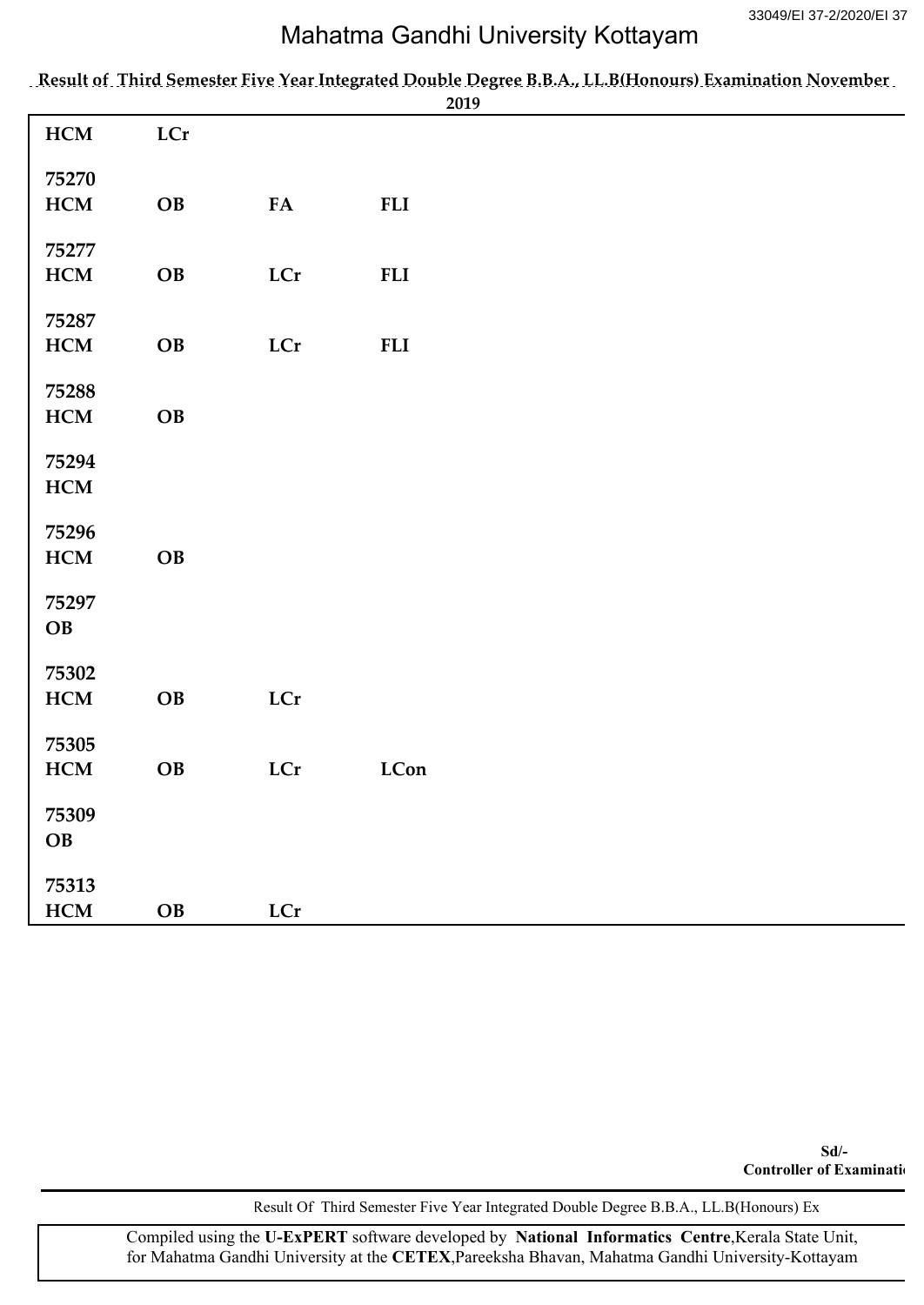**Result of Third Semester Five Year Integrated Double Degree B.B.A., LL.B(Honours) Examination November** 

```
2019
```
### **SREE NARAYANA LAW COLLEGE POOTHOTTA**

#### **B.B.A L.L.B**

### **COURSE RESULT**

**Nil**

|               |               | <b>Semester Pass</b> |               |               |
|---------------|---------------|----------------------|---------------|---------------|
| 75005(350.00) | 75006(423.00) | 75007(344.00)        | 75010(389.00) | 75011(403.00) |
| 75012(399.00) | 75014(364.00) | 75016(405.00)        | 75017(332.00) | 75018(386.00) |
| 75020(348.00) | 75022(360.00) | 75026(357.00)        | 75028(421.00) | 75030(367.00) |
| 75033(406.00) | 75034(360.00) | 75036(369.00)        | 75040(437.00) | 75041(384.00) |
| 75042(383.00) | 75043(399.00) | 75045(352.00)        | 75047(358.00) | 75050(408.00) |
| 75051(329.00) | 75052(416.00) | 75053(375.00)        | 75055(387.00) | 75058(339.00) |

**Sd/- Controller of Examinations** 

Result Of Third Semester Five Year Integrated Double Degree B.B.A., LL.B(Honours) Ex 8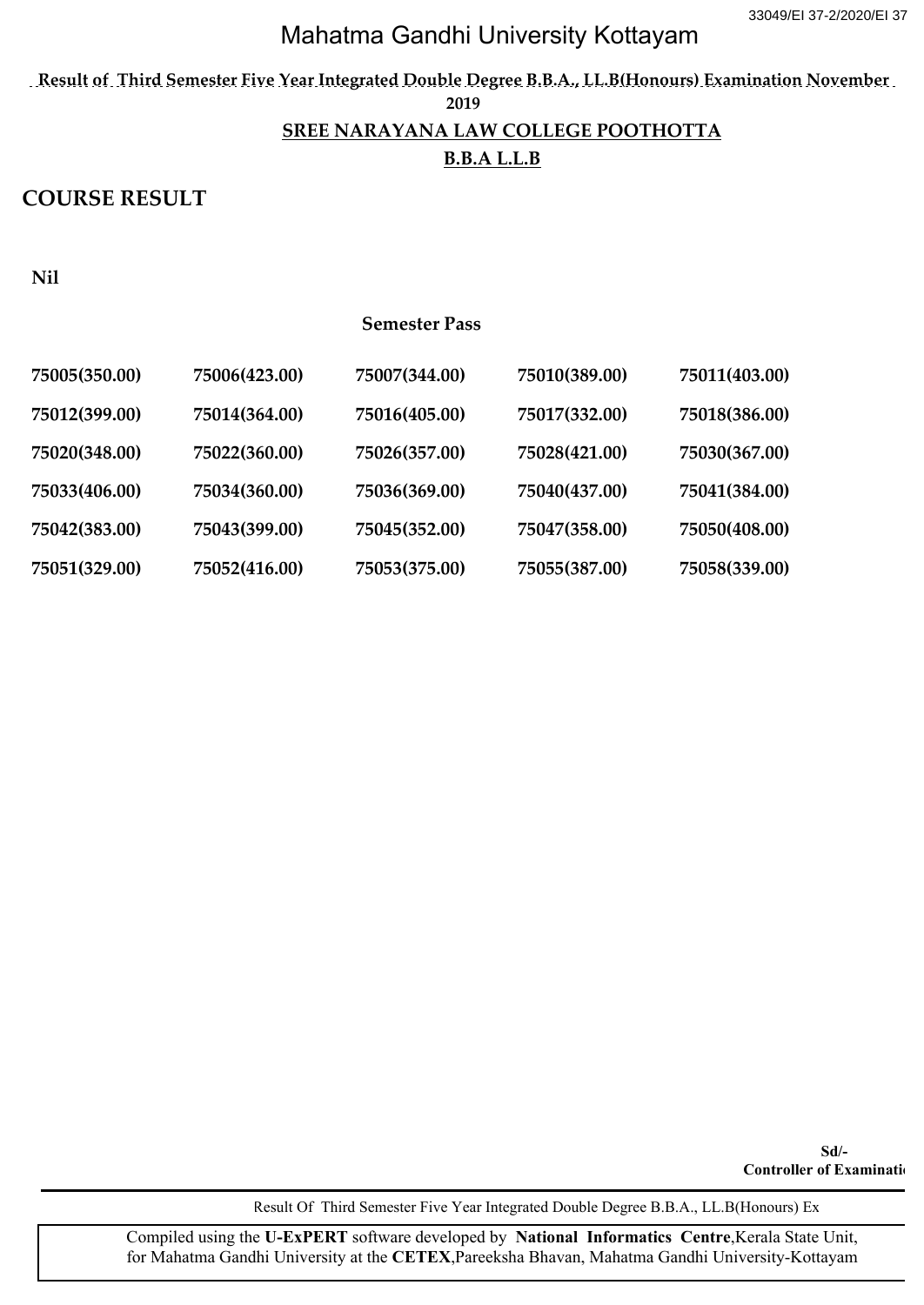| <b>PAPER PASS</b><br>75001<br>$HCM$<br>75002<br>$HCM$<br>OB<br><b>FLI</b><br>LCon<br>75009<br>OB<br>LCon<br><b>FLI</b><br>75019<br><b>HCM</b><br><b>FLI</b><br>75021<br><b>HCM</b><br>OB<br>LCon<br><b>FLI</b><br>75023<br><b>HCM</b><br><b>OB</b><br><b>FLI</b><br>75024<br><b>OB</b><br><b>HCM</b><br><b>FLI</b><br>LCon<br>75025<br><b>HCM</b><br>LCr<br>OB<br><b>FLI</b><br>75027<br>FA<br>75029<br>$\rm HCM$<br>$\mathbf{OB}$<br>LCon<br>FA<br><b>FLI</b><br>75031<br>$\rm HCM$<br>LCon<br>OB<br>LCr<br><b>FLI</b> |  |  | SREE NARAYANA LAW COLLEGE POOTHOTTA |  |
|-------------------------------------------------------------------------------------------------------------------------------------------------------------------------------------------------------------------------------------------------------------------------------------------------------------------------------------------------------------------------------------------------------------------------------------------------------------------------------------------------------------------------|--|--|-------------------------------------|--|
|                                                                                                                                                                                                                                                                                                                                                                                                                                                                                                                         |  |  |                                     |  |
|                                                                                                                                                                                                                                                                                                                                                                                                                                                                                                                         |  |  |                                     |  |
|                                                                                                                                                                                                                                                                                                                                                                                                                                                                                                                         |  |  |                                     |  |
|                                                                                                                                                                                                                                                                                                                                                                                                                                                                                                                         |  |  |                                     |  |
|                                                                                                                                                                                                                                                                                                                                                                                                                                                                                                                         |  |  |                                     |  |
|                                                                                                                                                                                                                                                                                                                                                                                                                                                                                                                         |  |  |                                     |  |
|                                                                                                                                                                                                                                                                                                                                                                                                                                                                                                                         |  |  |                                     |  |
|                                                                                                                                                                                                                                                                                                                                                                                                                                                                                                                         |  |  |                                     |  |
|                                                                                                                                                                                                                                                                                                                                                                                                                                                                                                                         |  |  |                                     |  |
|                                                                                                                                                                                                                                                                                                                                                                                                                                                                                                                         |  |  |                                     |  |
|                                                                                                                                                                                                                                                                                                                                                                                                                                                                                                                         |  |  |                                     |  |
|                                                                                                                                                                                                                                                                                                                                                                                                                                                                                                                         |  |  |                                     |  |
| 75032<br>HCM<br>OB                                                                                                                                                                                                                                                                                                                                                                                                                                                                                                      |  |  |                                     |  |
| 75035                                                                                                                                                                                                                                                                                                                                                                                                                                                                                                                   |  |  |                                     |  |

**Result of Third Semester Five Year Integrated Double Degree B.B.A., LL.B(Honours) Examination November 2019**

> **Sd/- Controller of Examinations**

Result Of Third Semester Five Year Integrated Double Degree B.B.A., LL.B(Honours) Ex 9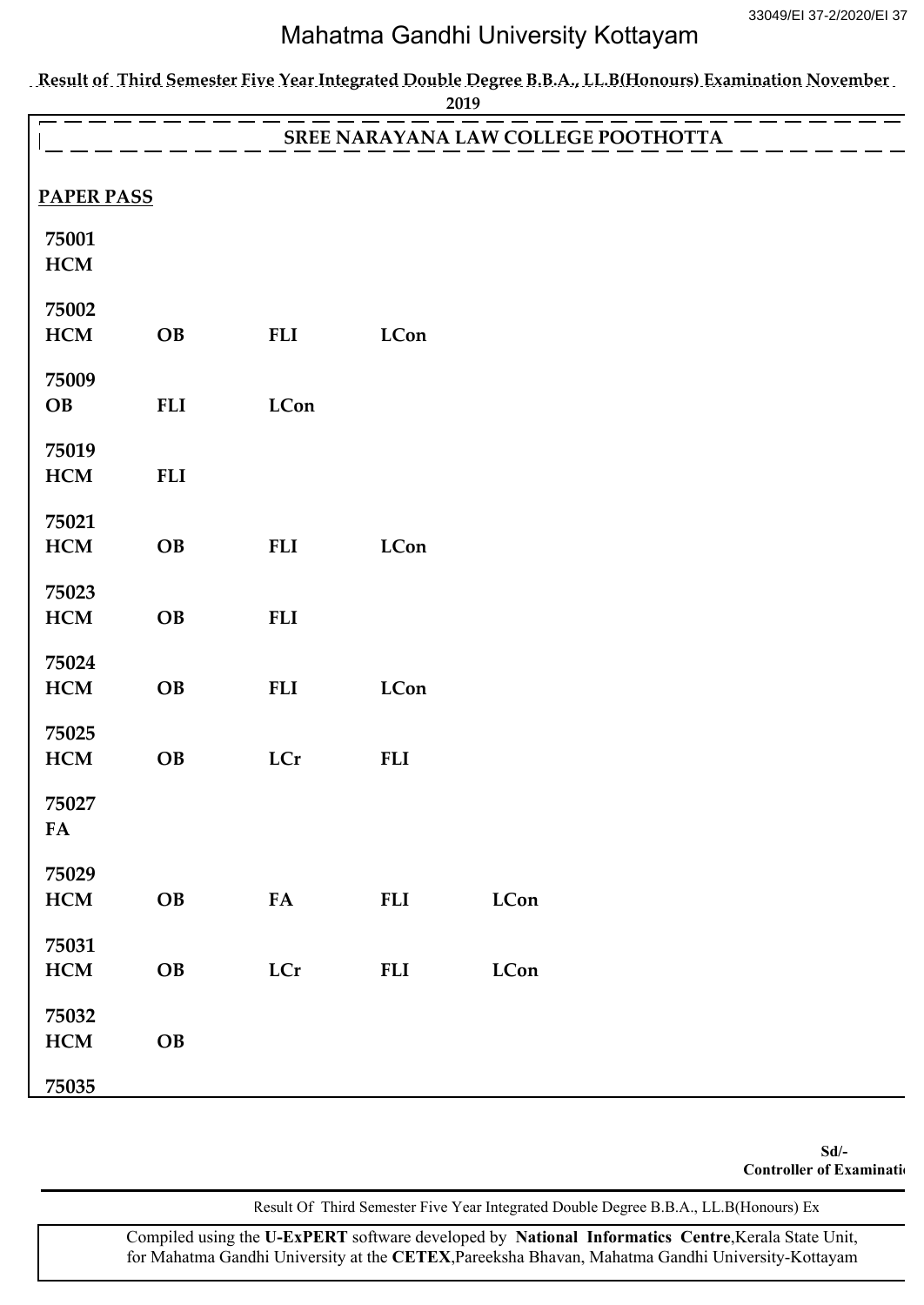|           |            |            | 2019 |            |  |  |
|-----------|------------|------------|------|------------|--|--|
| $\rm HCM$ | <b>FLI</b> |            |      |            |  |  |
| 75037     |            |            |      |            |  |  |
| $\rm HCM$ | <b>FLI</b> |            |      |            |  |  |
| 75039     |            |            |      |            |  |  |
| $HCM$     | <b>FLI</b> |            |      |            |  |  |
| 75044     |            |            |      |            |  |  |
| $HCM$     | <b>FLI</b> |            |      |            |  |  |
| 75046     |            |            |      |            |  |  |
| $\rm HCM$ | ${\bf FA}$ | <b>FLI</b> |      |            |  |  |
| 75048     |            |            |      |            |  |  |
| $\rm HCM$ | OB         |            |      |            |  |  |
| 75049     |            |            |      |            |  |  |
| $\rm HCM$ | OB         | <b>FLI</b> |      |            |  |  |
| 75054     |            |            |      |            |  |  |
| $\rm HCM$ | OB         | ${\bf FA}$ | LCr  | <b>FLI</b> |  |  |
|           |            |            |      |            |  |  |
| 75056     |            |            |      |            |  |  |
| $\rm HCM$ | OB         | <b>FLI</b> |      |            |  |  |
| 75118     |            |            |      |            |  |  |
| $\rm HCM$ | <b>OB</b>  |            |      |            |  |  |

### **Result of Third Semester Five Year Integrated Double Degree B.B.A., LL.B(Honours) Examination November**

**Sd/- Controller of Examinations** 

Result Of Third Semester Five Year Integrated Double Degree B.B.A., LL.B(Honours) Ex 10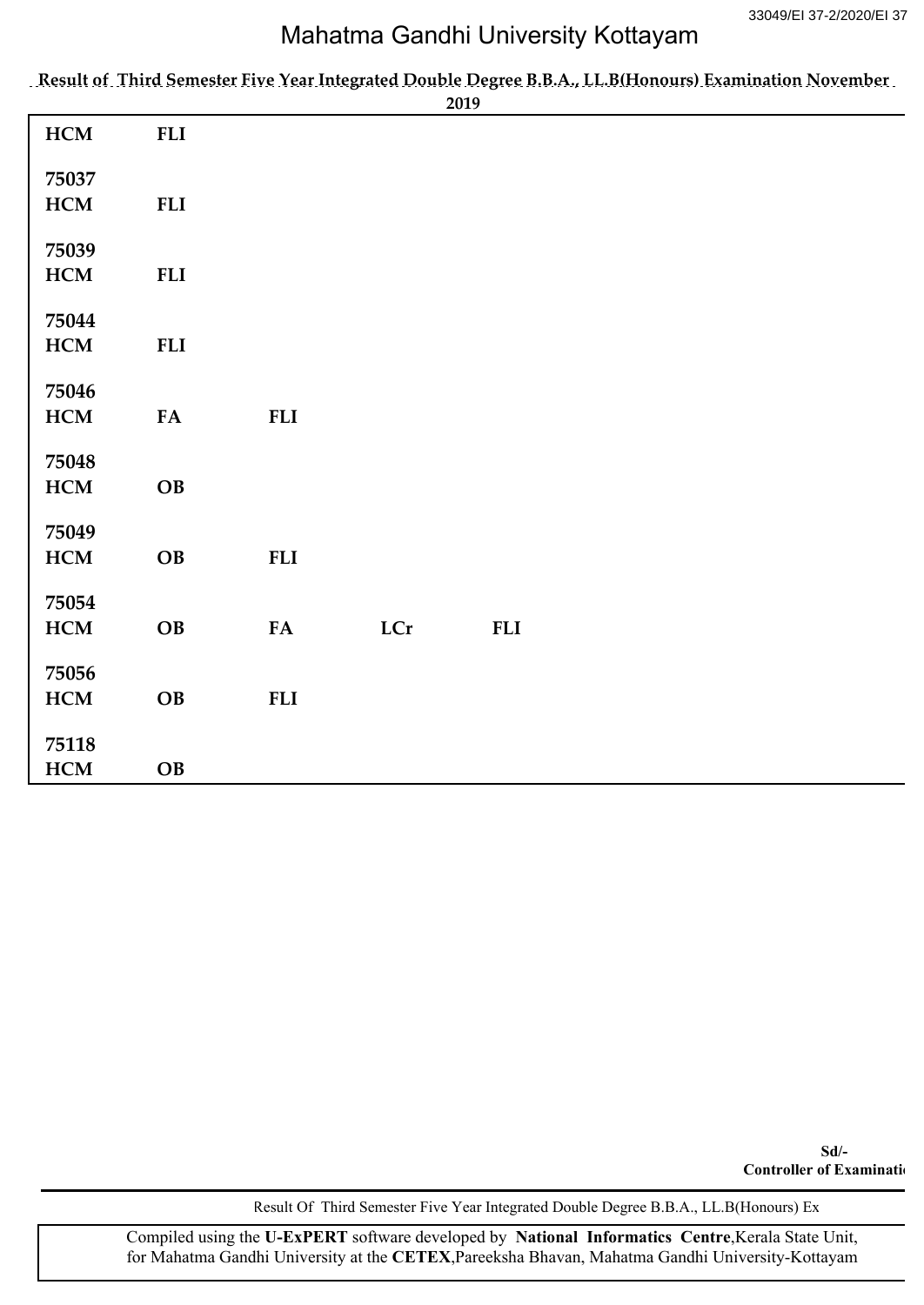**Result of Third Semester Five Year Integrated Double Degree B.B.A., LL.B(Honours) Examination November 2019**

> **Sd/- Controller of Examinations**

Result Of Third Semester Five Year Integrated Double Degree B.B.A., LL.B(Honours) Ex 11